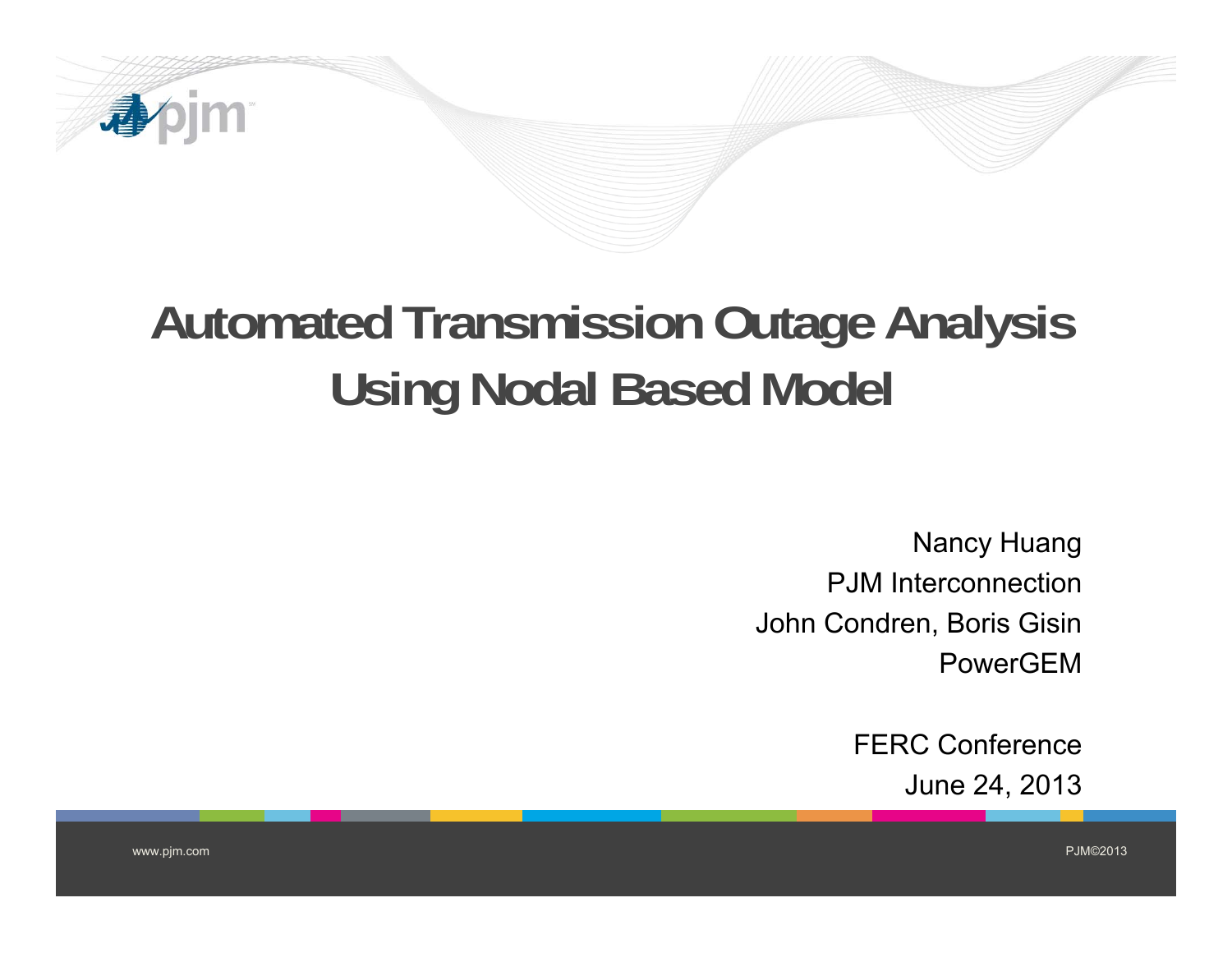

#### Outage vs. Market Efficiency

Transmission outa ges can have significant impact on the day-ahead and real-time market outcomes, con gestion payments and FTR funding.

 $\overline{\textbf{2}}$  , and the contract of the contract of the contract of the contract of the contract of the contract of the contract of the contract of the contract of the contract of the contract of the contract of the contrac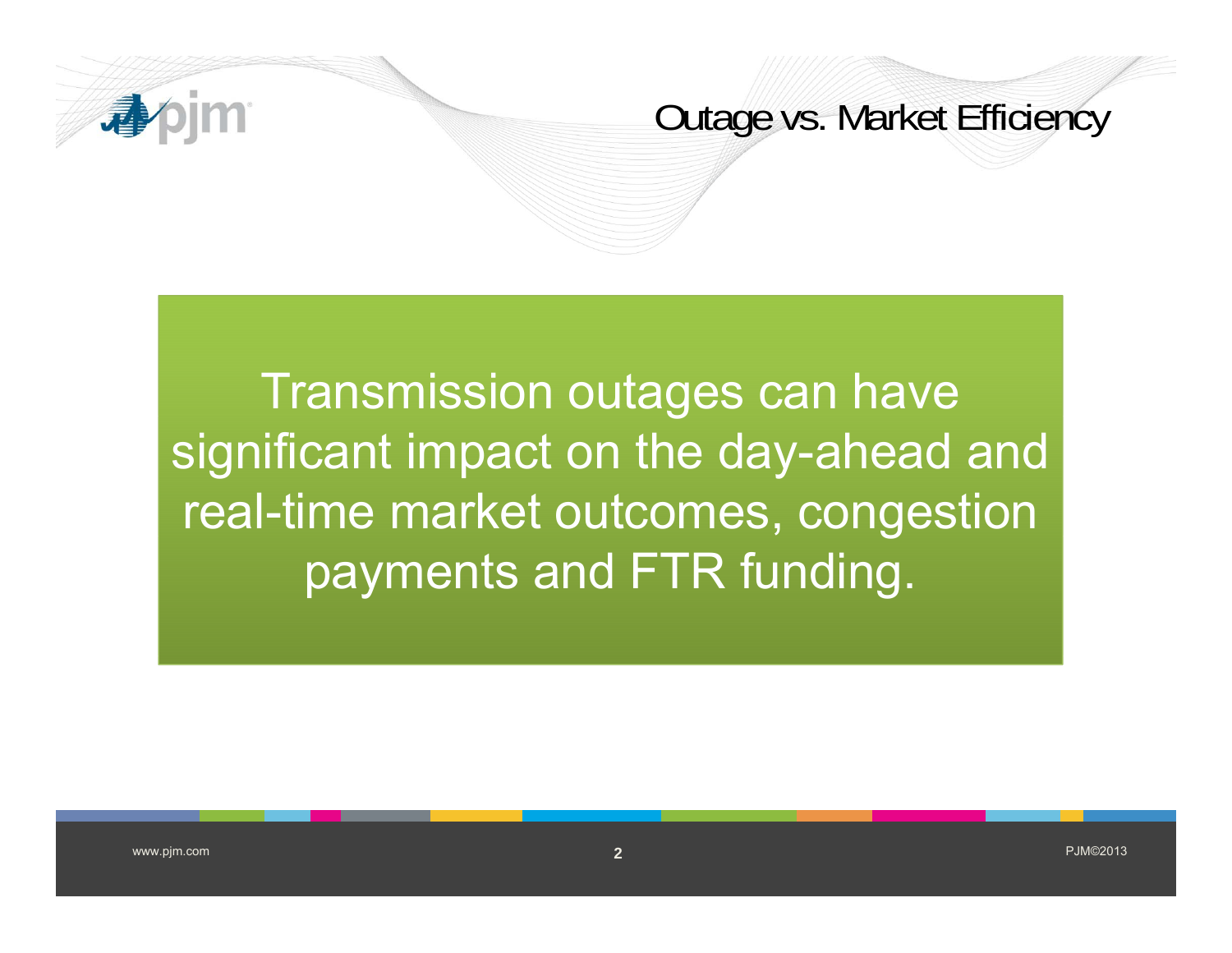

# PJM as Part of the Eastern Interconnection

• 27% of generation in **New York Constants of the Constant of the Constant of Table 27% of generation in** Eastern Interconnection

**United States** 

• 28% of load in Eastern Interconnection

Eastern

Interconnection

• 20% of transmission assets in **the peak load i** \_\_\_\_\_\_ Eastern Interconnection

| PJM member companies        | $800+$         |
|-----------------------------|----------------|
| millions of people served   | 61             |
| peak load in megawatts      | 165,492        |
| MWs of generating capacity  | 183,604        |
| miles of transmission lines | 62,556         |
| 2012 GWh of annual energy   | 793,679        |
| generation sources          | 1,376          |
| square miles of territory   | 243,417        |
| area served                 | 13 states + DC |
| externally facing tie lines | 191            |
|                             |                |

# **21% of U.S. GDP produced in PJM**

ŕіŇ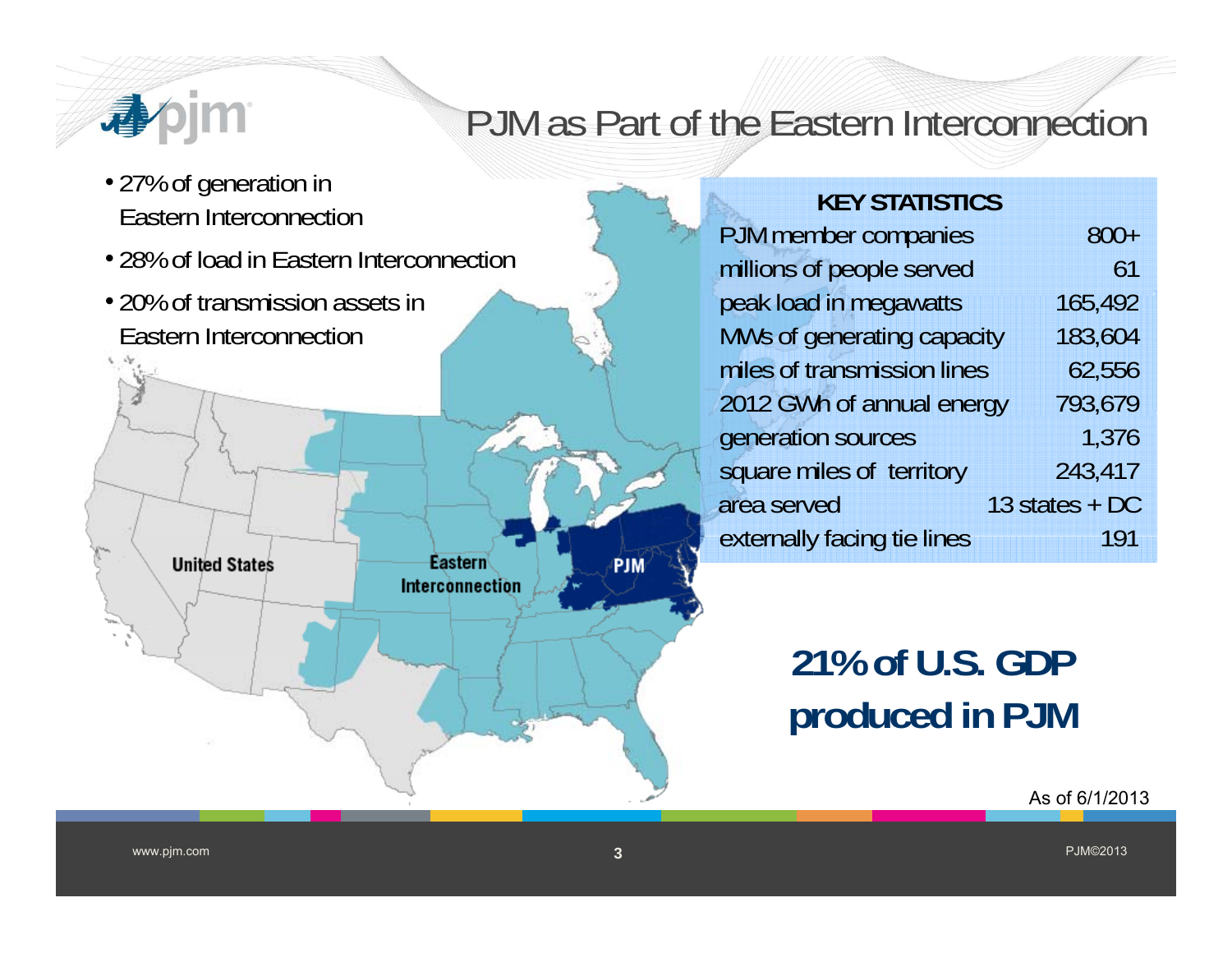

# Requirement

| <b>Outage Duration</b>                          | <b>Request Submitted</b>                                                                                                                                                                        |
|-------------------------------------------------|-------------------------------------------------------------------------------------------------------------------------------------------------------------------------------------------------|
| Outage>30 Calendar Days                         | Before February 1 (for the following<br>planning cycle June 1 - May 31)OR by<br>the 1st of the month six months prior to<br>the starting month of the outage<br>(whichever is more restrictive) |
| 5 Calendar days < Outage<br><= 30 Calendar Days | Before the 1 <sup>st</sup> of the month six months<br>prior to the starting month of the<br>outage                                                                                              |
| Outage $\leq 5$ Calendar Days                   | Before the 1 <sup>st</sup> of the month prior to the<br>starting month of the outage                                                                                                            |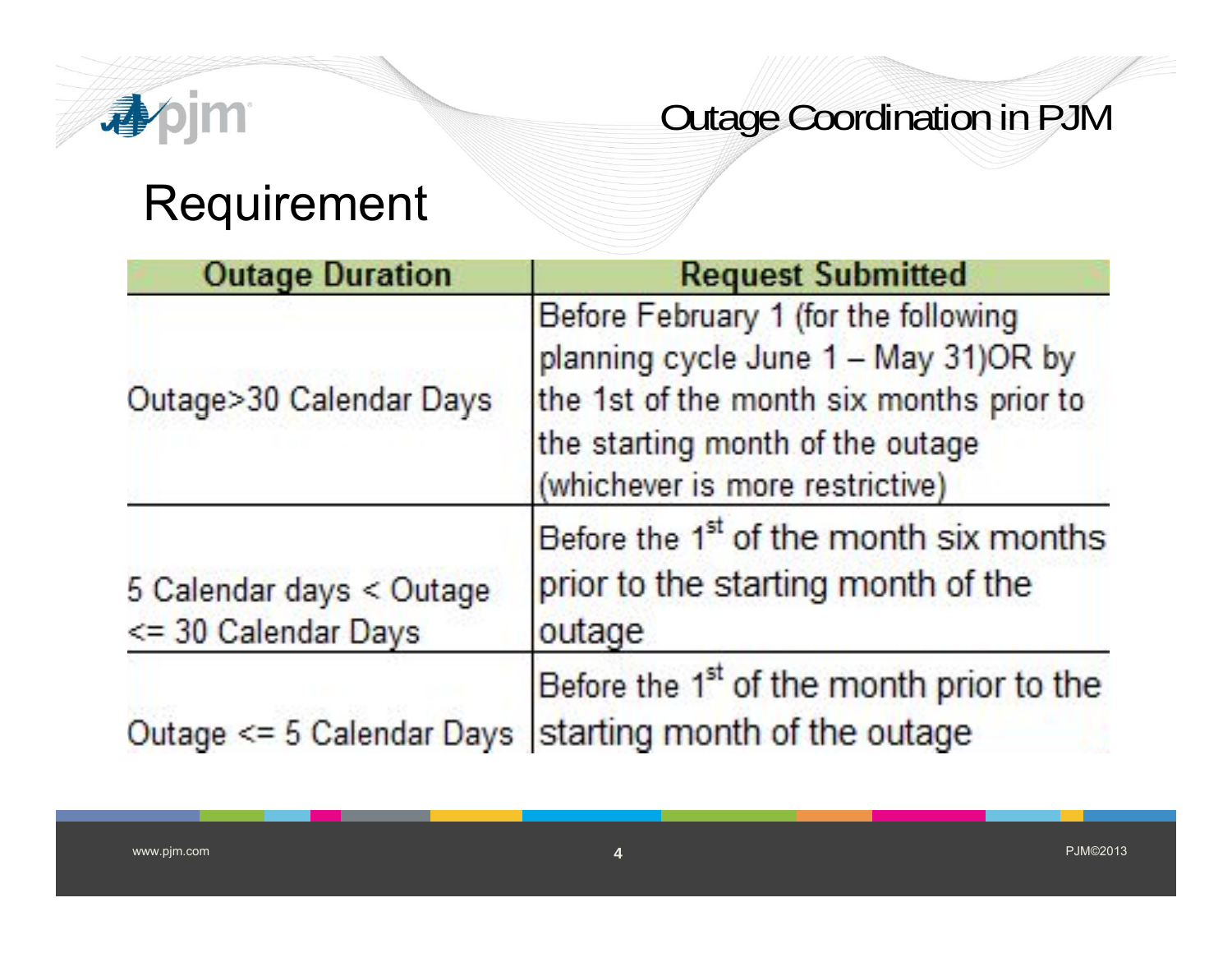

# Total Number of Outage Tickets



### 18 170 tickets in 2012 18,170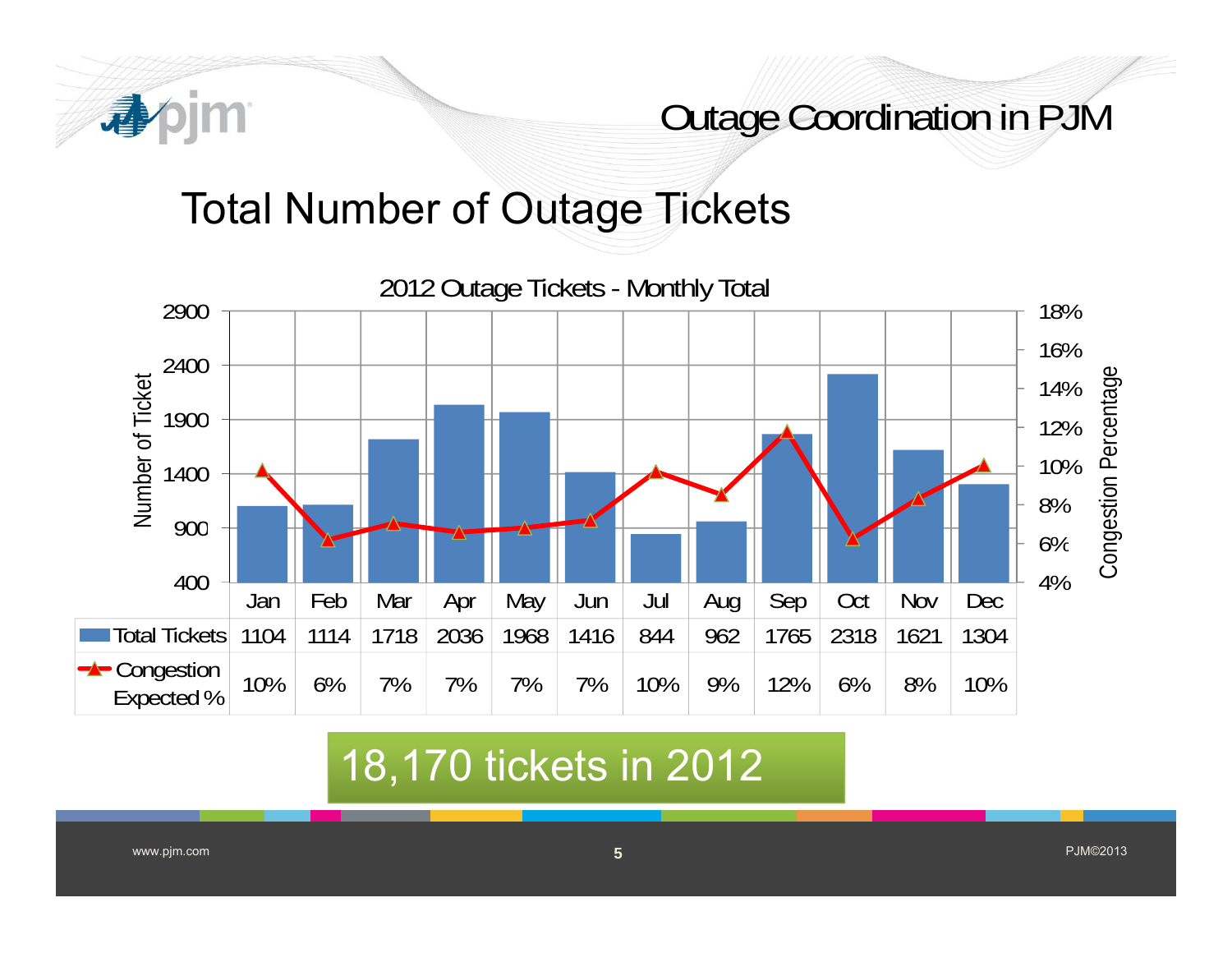

# For 2013, the outage ticket volume is expected a total increase of 3-6% in 2013.



www.pjm.com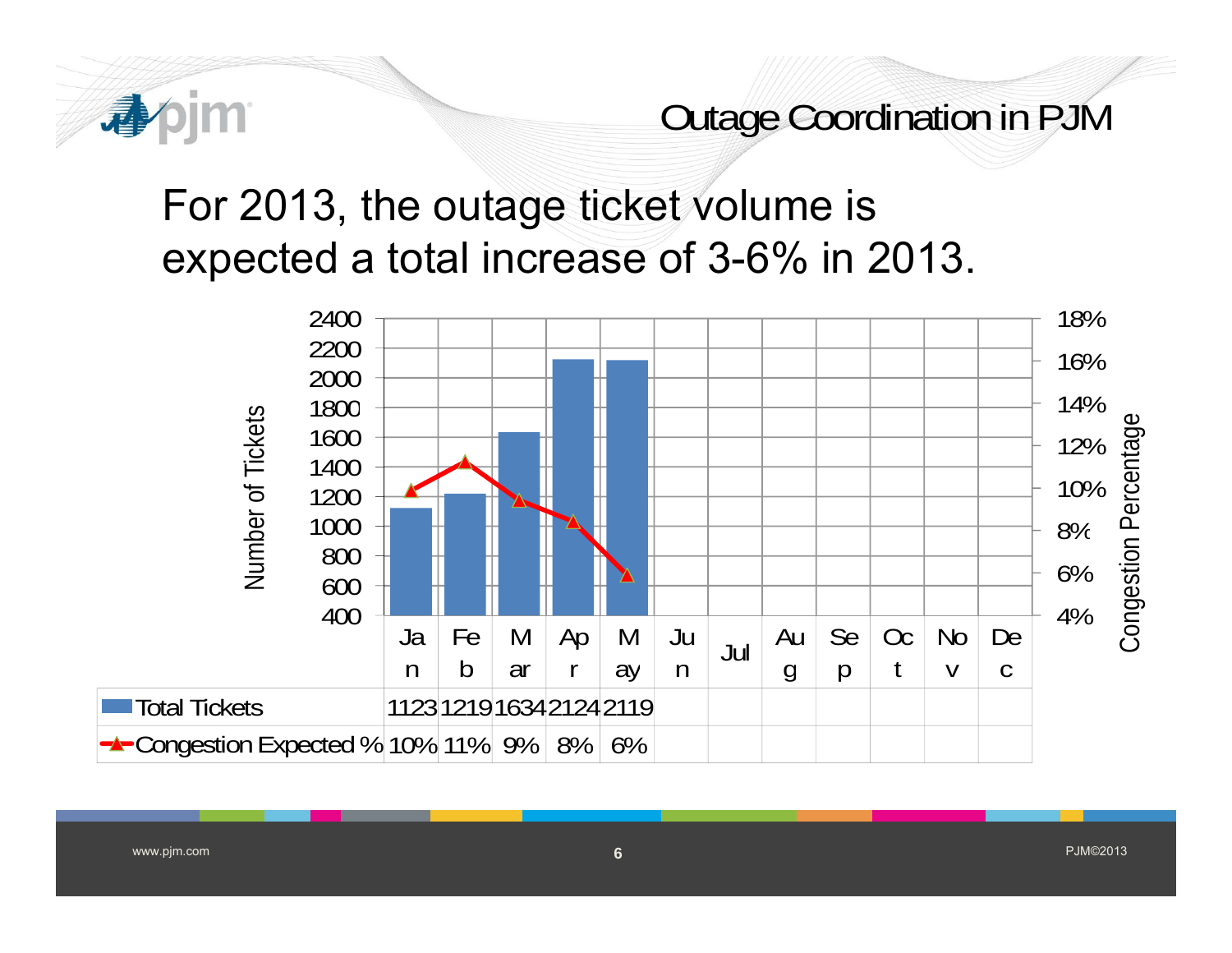

## **Processing Outage Requests**



www.pjm.com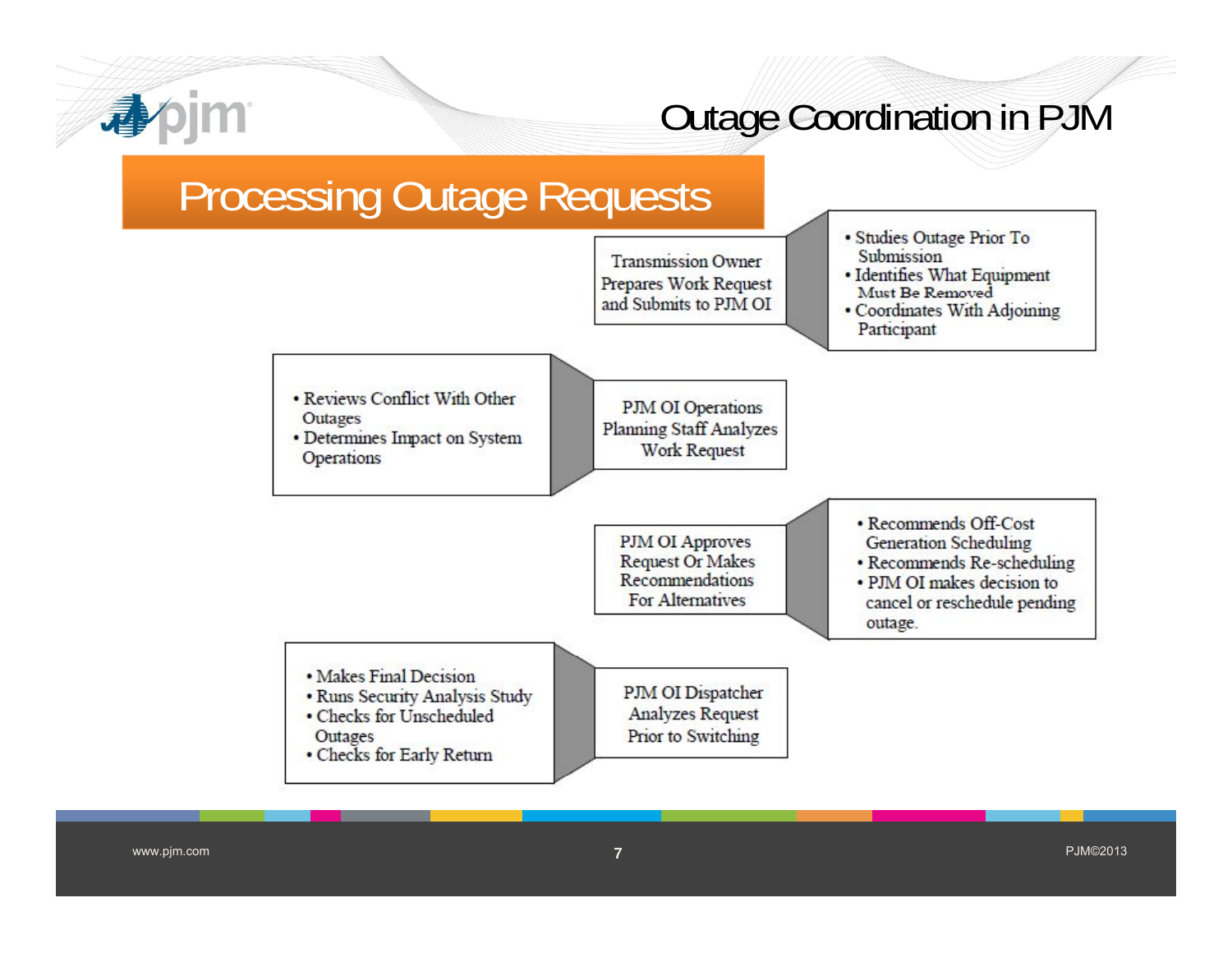

# Processing Outage Requests

# **Short-term Study**

- 2-pass study
- Day-ahead study
- 2-days out study
- 3-days out study

**Long-term Study** •1-month out study •6-month out study

# **Ad-hoc Study**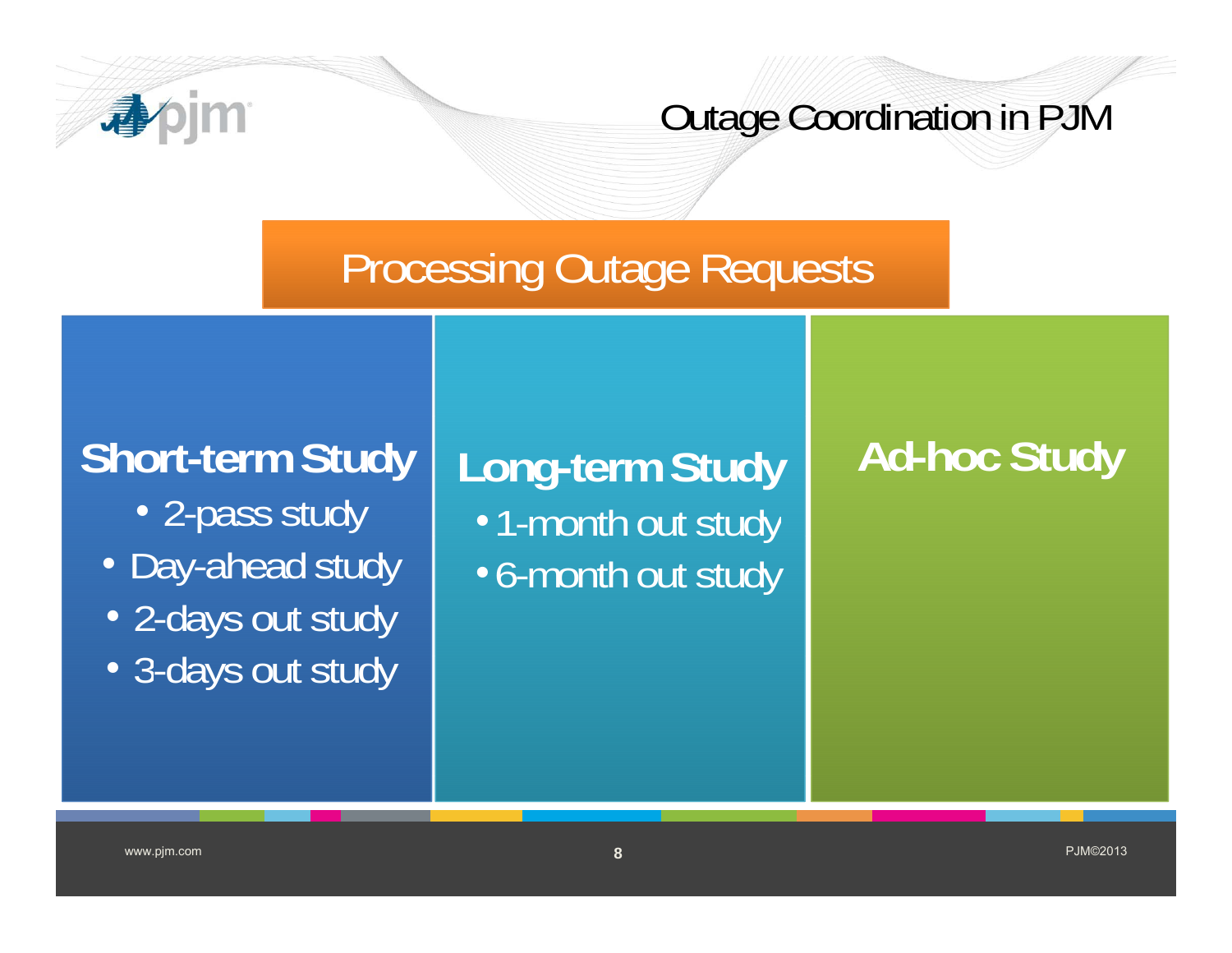

# Issues in current outage study process

- $\bullet\;$  Incomplete system condition snapshot
	- **Links of the Company** Peak vs. Valley
- $\bullet\,$  The gaps
	- –Longer time outage
	- **Links of the Company** Late outage
- Tedious & Time consuming process
	- –Base case set up
	- Apply outages into EMS
- Manual process and lack of resource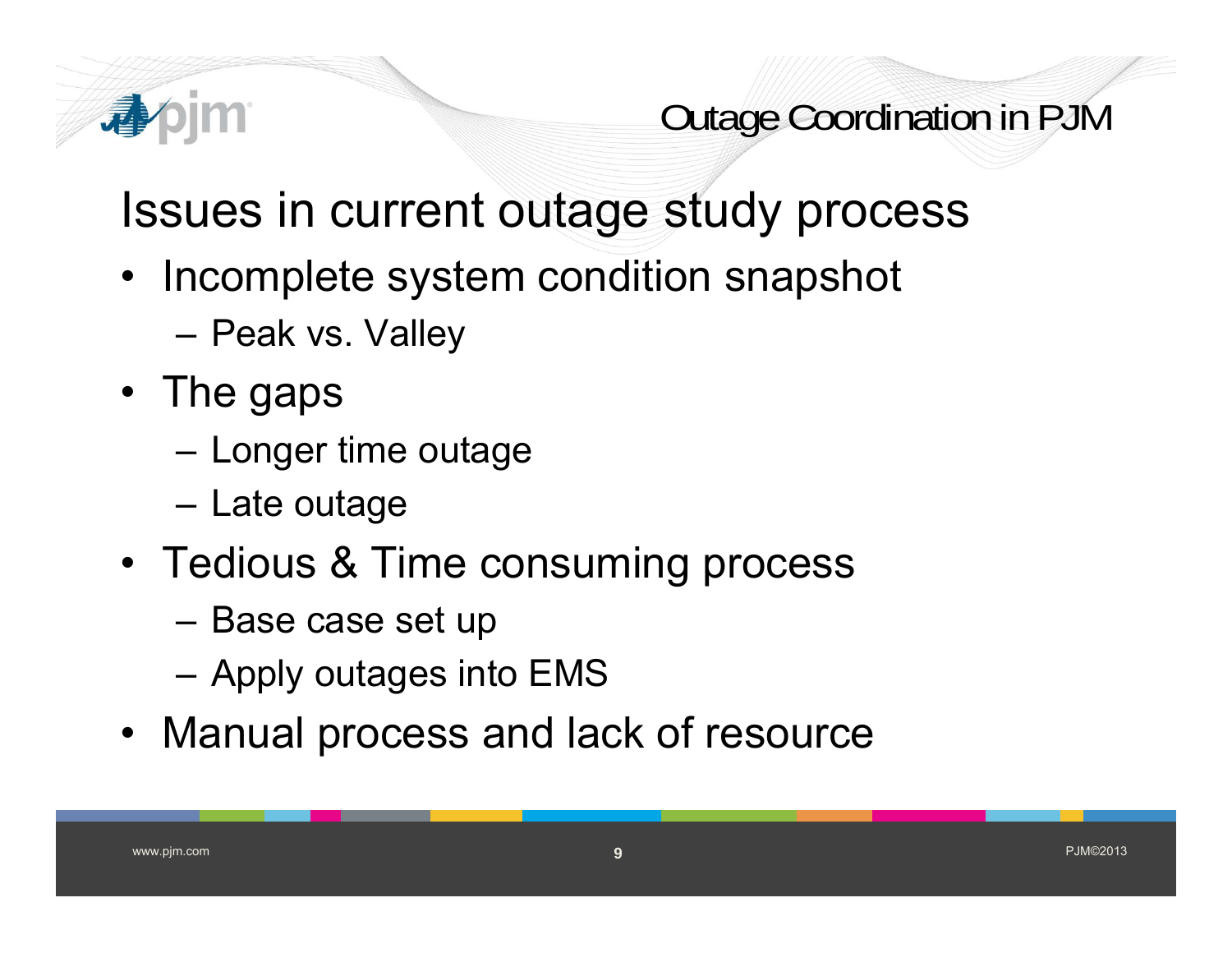

PJM TARA/ORA Project

- Started in 2010 and PowerGEM TARA (Transmission Adequacy and Reliability Assessment) tool chosen
- Key Modules involved in PJM outage study process:
	- Automated Model Builder (AMB)
	- Contingency Analysis (CA)
	- ‒– Security Constrained Economic Dispatch (SCED)
	- ‒– Outage Reliability Analyzer (ORA)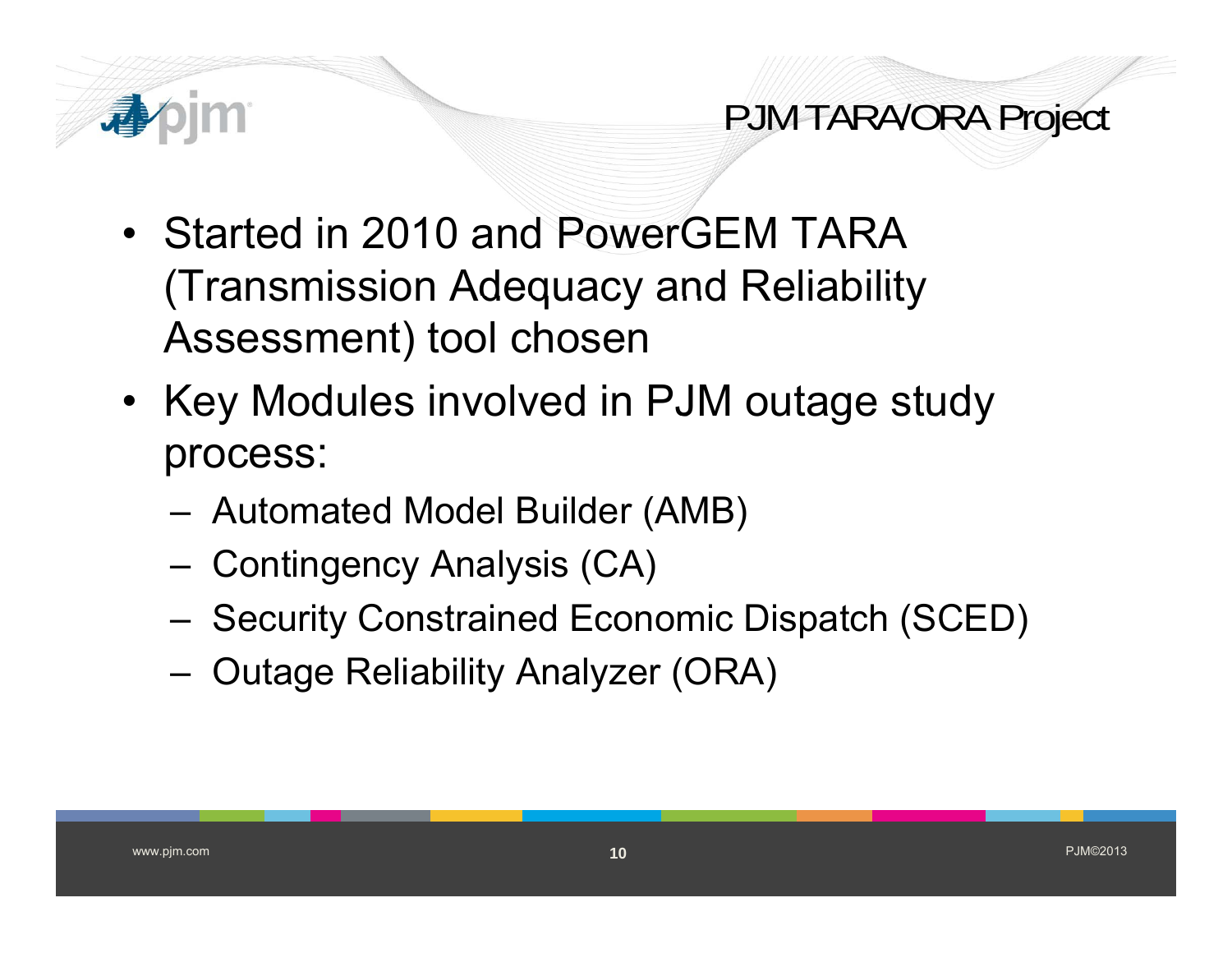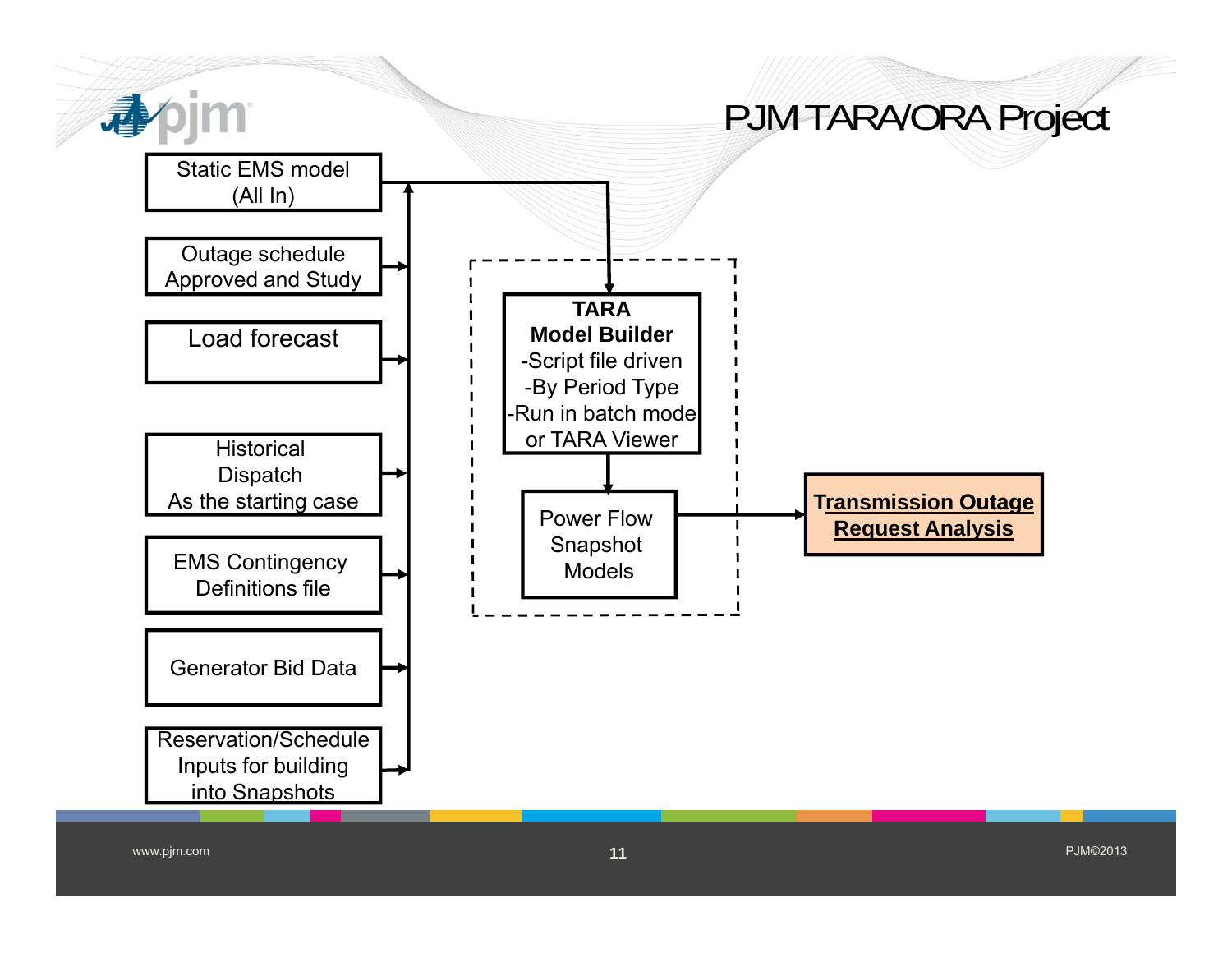

# PJM TARA/ORA Project

Designed and customized the tool to closely replicate the PJM's outage study process in EMS

- •Nodal cased EMS breaker-breaker models
- $\bullet$ • Saved case in PowerWorld AUX format
- $\bullet$  Instead of block dispatch, Use real-time market economic info in SCED
- $\bullet$ Developed ORA
- $\bullet$  Developed Outage Opportunity Window function to optimize outage timeframe
- $\bullet$ Multi-core mode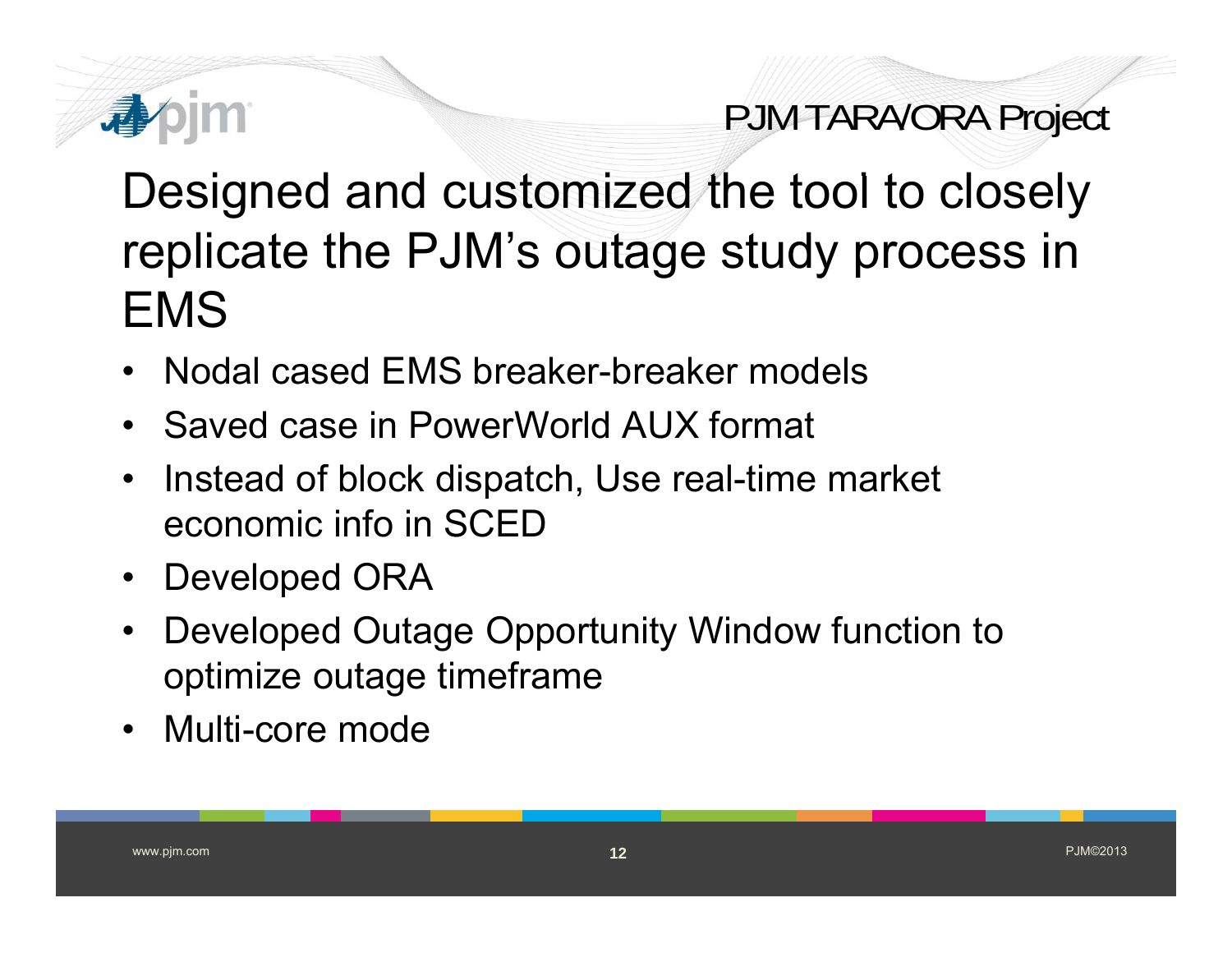

PJM TARA/ORA Project

Automate the outage study process

- Automatically dump the system topology info from EMS and create the projected system snapshot based on the study type
- Automatically apply and study the outages and re-evaluate to optimize outage timeframe when needed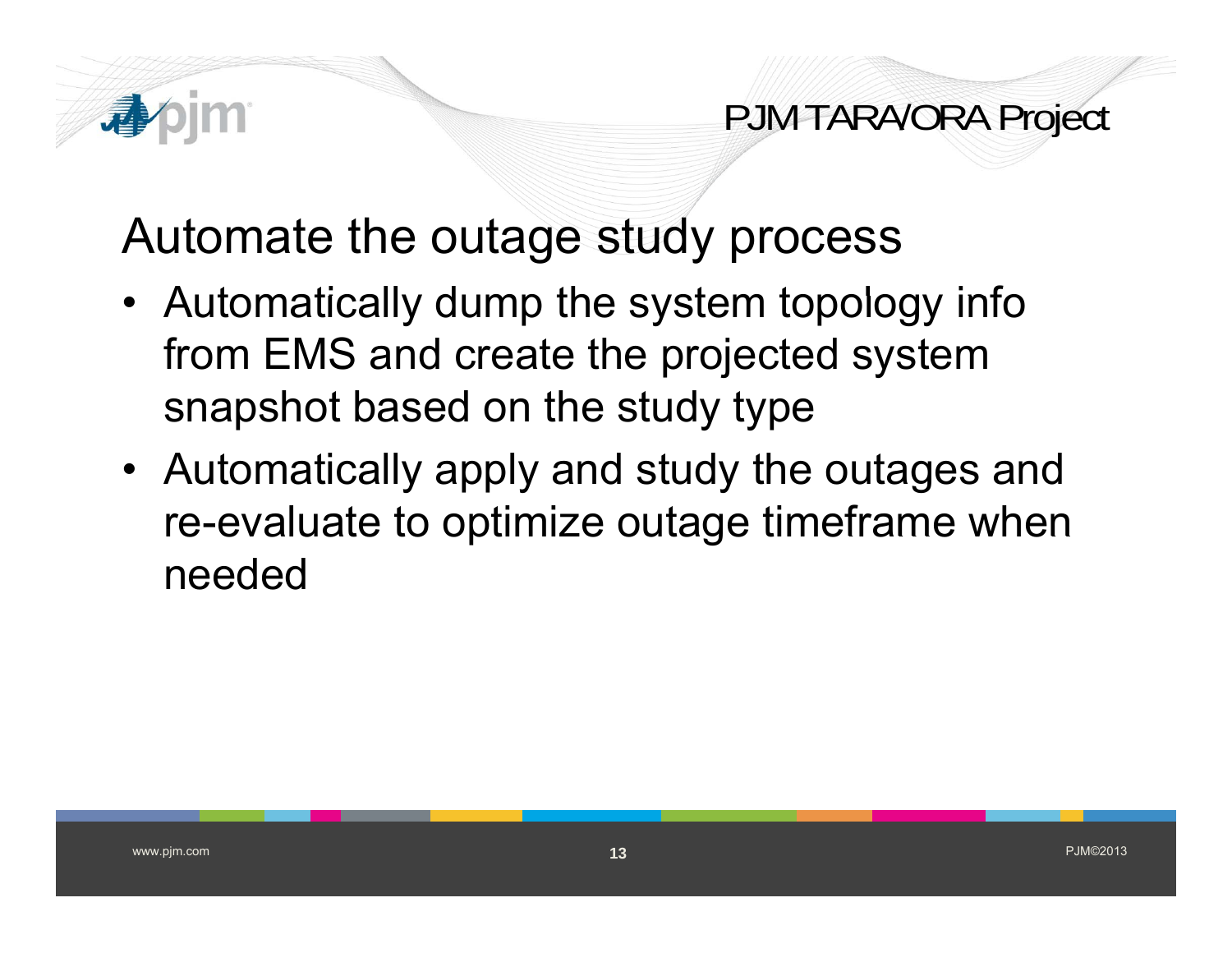

Enhance the Current Outage Process with TARA/ORA

- Automated 7-days out outage study
	- ‒ Process Kicked off @ 12:00am
	- On-going rolling basis
	- 5 system snapshots per day: 00:00, 04:00, 08:00, 12:00, 18:00
	- $-$  Close the study gaps
- Automated 1-month and 6-month outage study
	- 1 peak snap shot for each day and different cases for weekday and weekend
	- Screening tool now; replace the manual process completely in the future
	- Big time saving and engineer can focus more on the coordination with TOs and GOs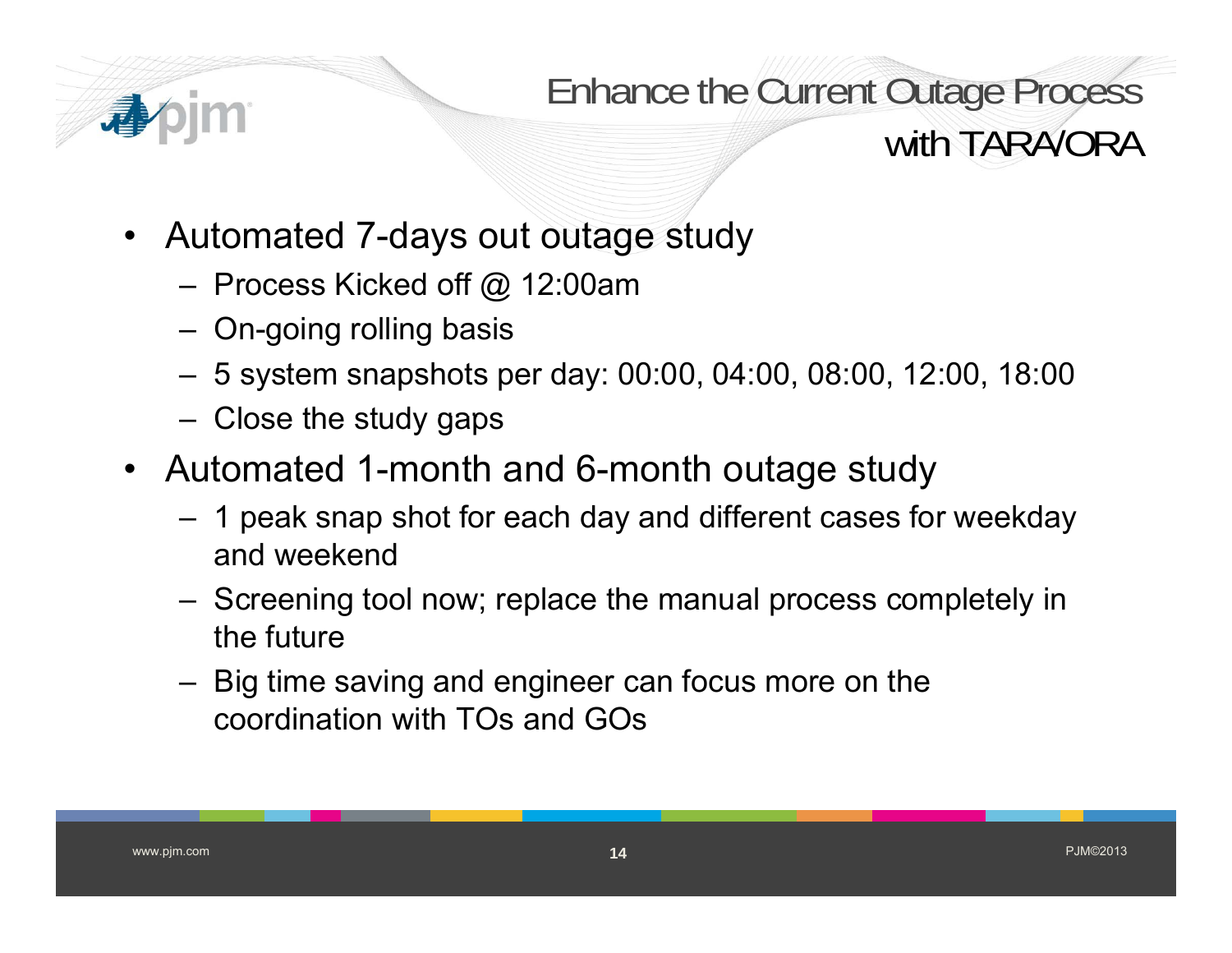

Enhance the Current Outage Process with TARA/ORA

- Optimize the outage schedule
	- ‒– In the process of developing the procedure and user friendly report
	- ‒ $-$  Resolve conflicts, with suggested time schedule to TOs
- Add in additional stud y process
	- ‒1-year out outage study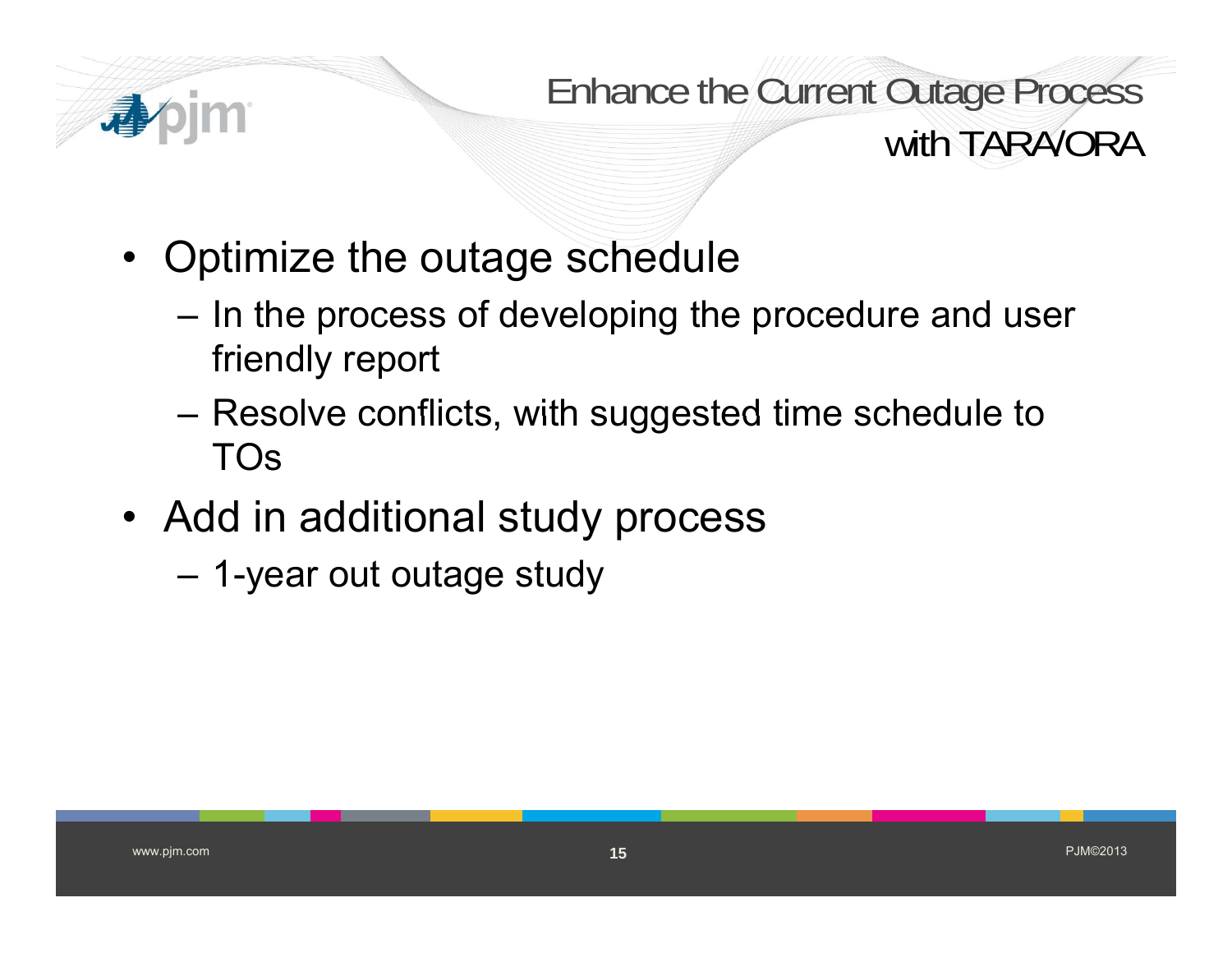

Future Tasks & Considerations

- Fine-tune our process to further close the study gaps and improve the efficiency
- Build complete in-production environment
- $\bullet$  Create two-way communication between TARA and EMS
- Build UI within existing widely used tools in PJM; for example, outage scheduling tool (eDART)
- Quantify the outage impact to market; for example, calculate the cost for controlling the constraints
- Automatic TARA analysis feedback to the Transmission Owner after a transmission outage request is submitted.